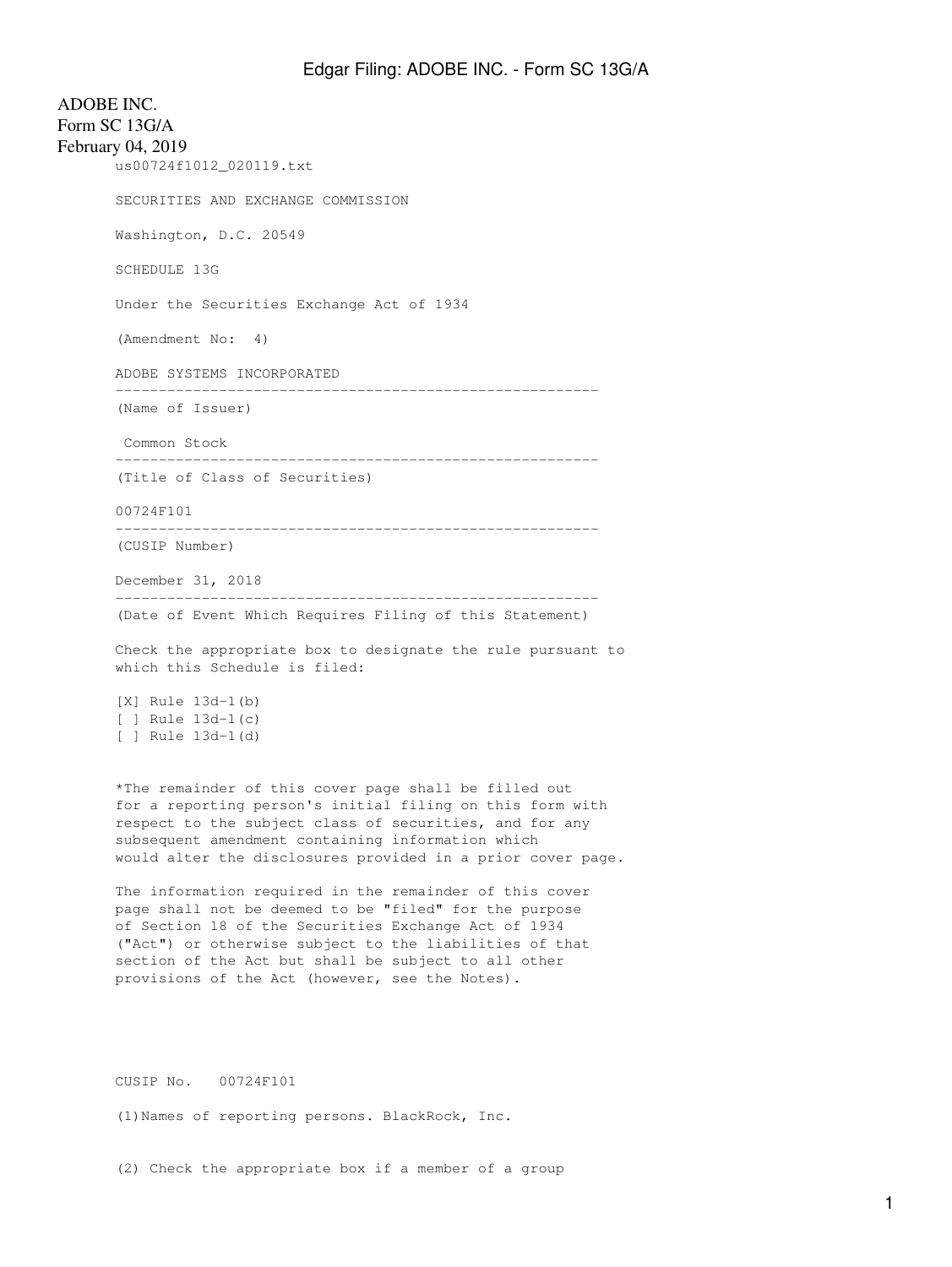```
(a) [ ]
(b) [X]
(3) SEC use only
(4) Citizenship or place of organization
Delaware
Number of shares beneficially owned by each reporting person with:
(5) Sole voting power
 28187115
(6) Shared voting power
 0
(7) Sole dispositive power
 32629559
(8) Shared dispositive power
 0
(9) Aggregate amount beneficially owned by each reporting person
 32629559
(10) Check if the aggregate amount in Row (9) excludes certain shares
(11) Percent of class represented by amount in Row 9
 6.7%
(12) Type of reporting person
HC
Item 1.
Item 1(a) Name of issuer:
-----------------------------------------------------------------------
ADOBE SYSTEMS INCORPORATED
Item 1(b) Address of issuer's principal executive offices:
-----------------------------------------------------------------------
345 PARK AVENUE
SAN JOSE CA 95110-2704
```
Item 2.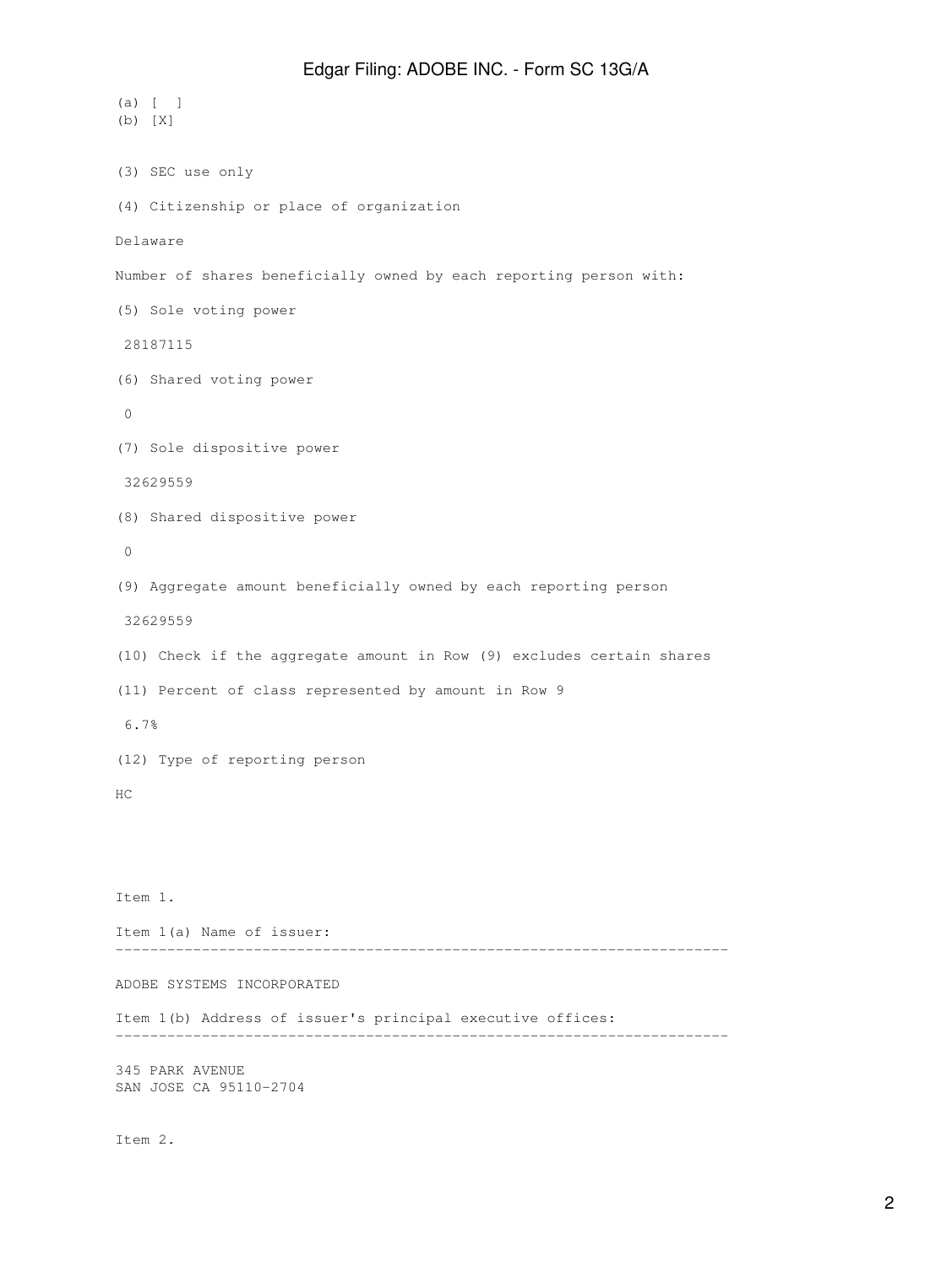2(a) Name of person filing: ---------------------------------------------------------------------- BlackRock, Inc. 2(b) Address or principal business office or, if none, residence: ----------------------------------------------------------------------- BlackRock, Inc. 55 East 52nd Street New York, NY 10055 2(c) Citizenship: -------------------------------------------------------------------- See Item 4 of Cover Page 2(d) Title of class of securities: ------------------------------------------------------------------- Common Stock 2(e) CUSIP No.: See Cover Page Item 3. If this statement is filed pursuant to Rules  $13d-1(b)$ , or  $13d-2(b)$  or  $(c)$ , check whether the person filing is a: [ ] Broker or dealer registered under Section 15 of the Act; [ ] Bank as defined in Section 3(a)(6) of the Act; [ ] Insurance company as defined in Section 3(a)(19) of the Act; [ ] Investment company registered under Section 8 of the Investment Company Act of 1940; [ ] An investment adviser in accordance with Rule  $13d-1$  (b) (1) (ii) (E); [ ] An employee benefit plan or endowment fund in accordance with Rule  $13d-1(b)$  (1)(ii)(F); [X] A parent holding company or control person in accordance with Rule  $13d-1(b)$  (1)(ii)(G); [ ] A savings associations as defined in Section 3(b) of the Federal Deposit Insurance Act (12 U.S.C. 1813); [ ] A church plan that is excluded from the definition of an investment company under section 3(c)(14) of the Investment Company Act of 1940; [ ] A non-U.S. institution in accordance with Rule  $240.13d-1(b)(1)(ii)(J);$ [ ] Group, in accordance with Rule 240.13d-1(b)(1)(ii)(K). If filing as a non-U.S. institution in accordance with Rule  $240.13d-1$ (b)(1)(ii)(J), please specify the type of institution:

Item 4. Ownership

Provide the following information regarding the aggregate number and percentage of the class of securities of the issuer identified in Item 1.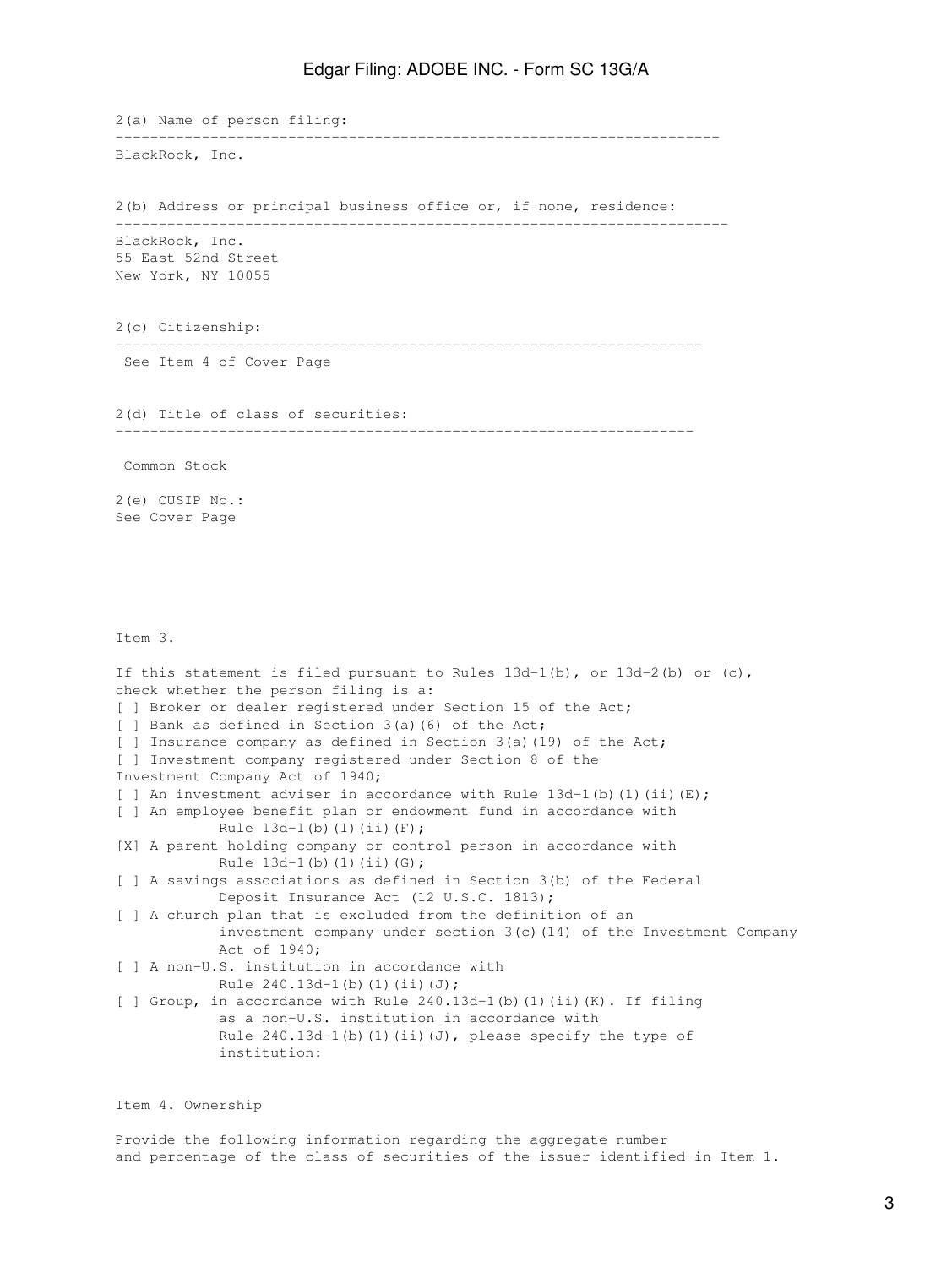Amount beneficially owned: 32629559 Percent of class 6.7% Number of shares as to which such person has: Sole power to vote or to direct the vote 28187115 Shared power to vote or to direct the vote 0 Sole power to dispose or to direct the disposition of 32629559 Shared power to dispose or to direct the disposition of 0

Item 5.

Ownership of 5 Percent or Less of a Class. If this statement is being filed to report the fact that as of the date hereof the reporting person has ceased to be the beneficial owner of more than 5 percent of the class of securities, check the following [ ].

Item 6. Ownership of More than 5 Percent on Behalf of Another Person

 If any other person is known to have the right to receive or the power to direct the receipt of dividends from, or the proceeds from the sale of, such securities, a statement to that effect should be included in response to this item and, if such interest relates to more than 5 percent of the class, such person should be identified. A listing of the shareholders of an investment company registered under the Investment Company Act of 1940 or the beneficiaries of employee benefit plan, pension fund or endowment fund is not required.

 Various persons have the right to receive or the power to direct the receipt of dividends from, or the proceeds from the sale of the common stock of ADOBE SYSTEMS INCORPORATED. No one person's interest in the common stock of ADOBE SYSTEMS INCORPORATED is more than five percent of the total outstanding common shares.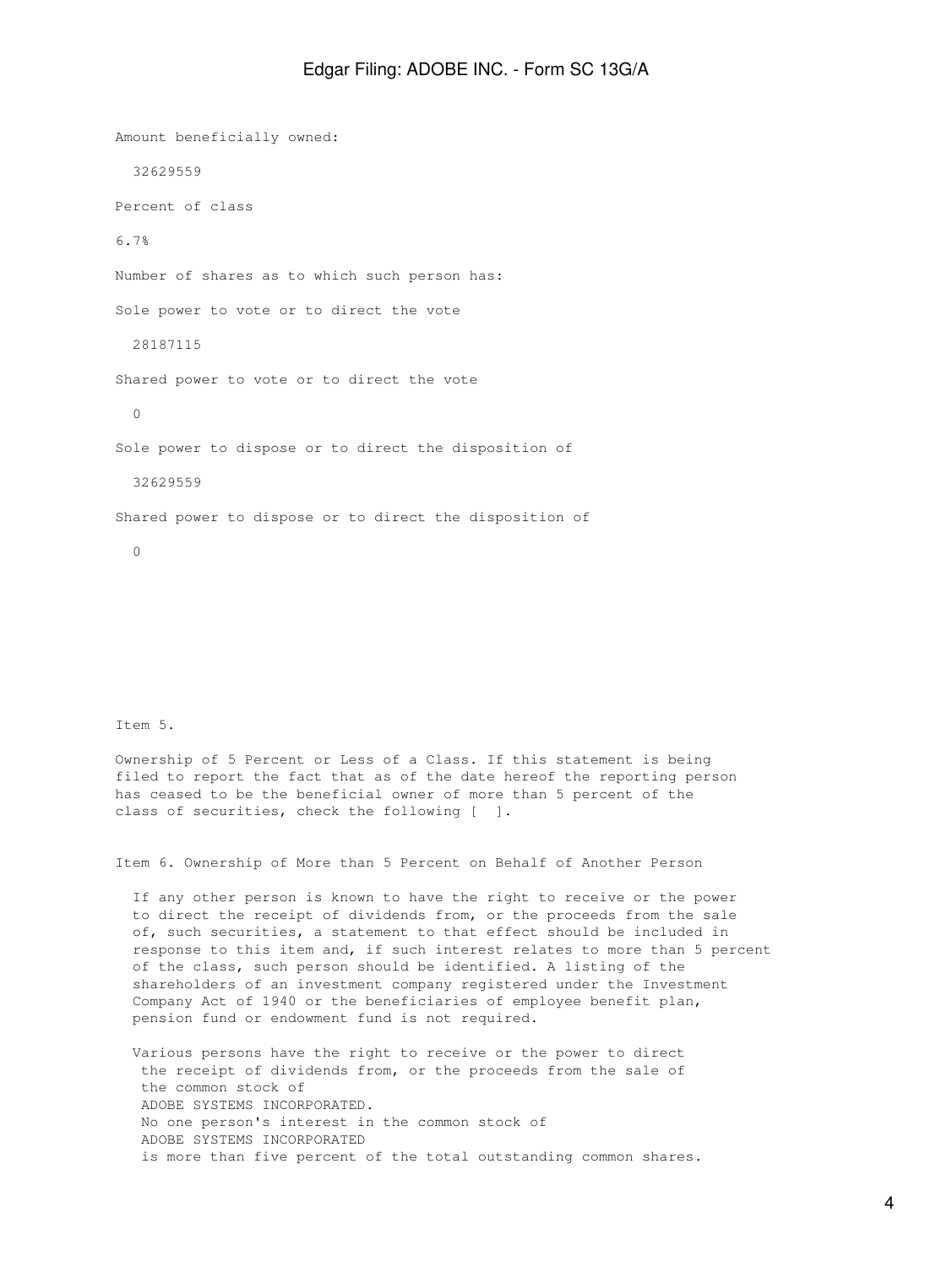Item 7. Identification and Classification of the Subsidiary Which Acquired the Security Being Reported on by the Parent Holding Company or Control Person.

See Exhibit A

Item 8. Identification and Classification of Members of the Group

If a group has filed this schedule pursuant to Rule  $13d-1$  (b) (ii)(J), so indicate under Item  $3(j)$  and attach an exhibit stating the identity and Item 3 classification of each member of the group. If a group has filed this schedule pursuant to Rule 13d-1(c) or Rule 13d-1(d), attach an exhibit stating the identity of each member of the group.

Item 9. Notice of Dissolution of Group

Notice of dissolution of a group may be furnished as an exhibit stating the date of the dissolution and that all further filings with respect to transactions in the security reported on will be filed, if required, by members of the group, in their individual capacity.

See Item 5.

Item 10. Certifications By signing below I certify that, to the best of my knowledge and belief, the securities referred to above were acquired and are held in the ordinary course of business and were not acquired and are not held for the purpose of or with the effect of changing or influencing the control of the issuer of the securities and were not acquired and are not held in connection with or as a participant in any transaction having that purpose or effect.

Signature.

After reasonable inquiry and to the best of my knowledge and belief, I certify that the information set forth in this statement is true, complete and correct.

Dated: February 1, 2019 BlackRock, Inc.

Signature: Spencer Fleming

-------------------------------------------

Name/Title Attorney-In-Fact

The original statement shall be signed by each person on whose behalf the statement is filed or his authorized representative. If the statement is signed on behalf of a person by his authorized representative other than an executive officer or general partner of the filing person, evidence of the representative's authority to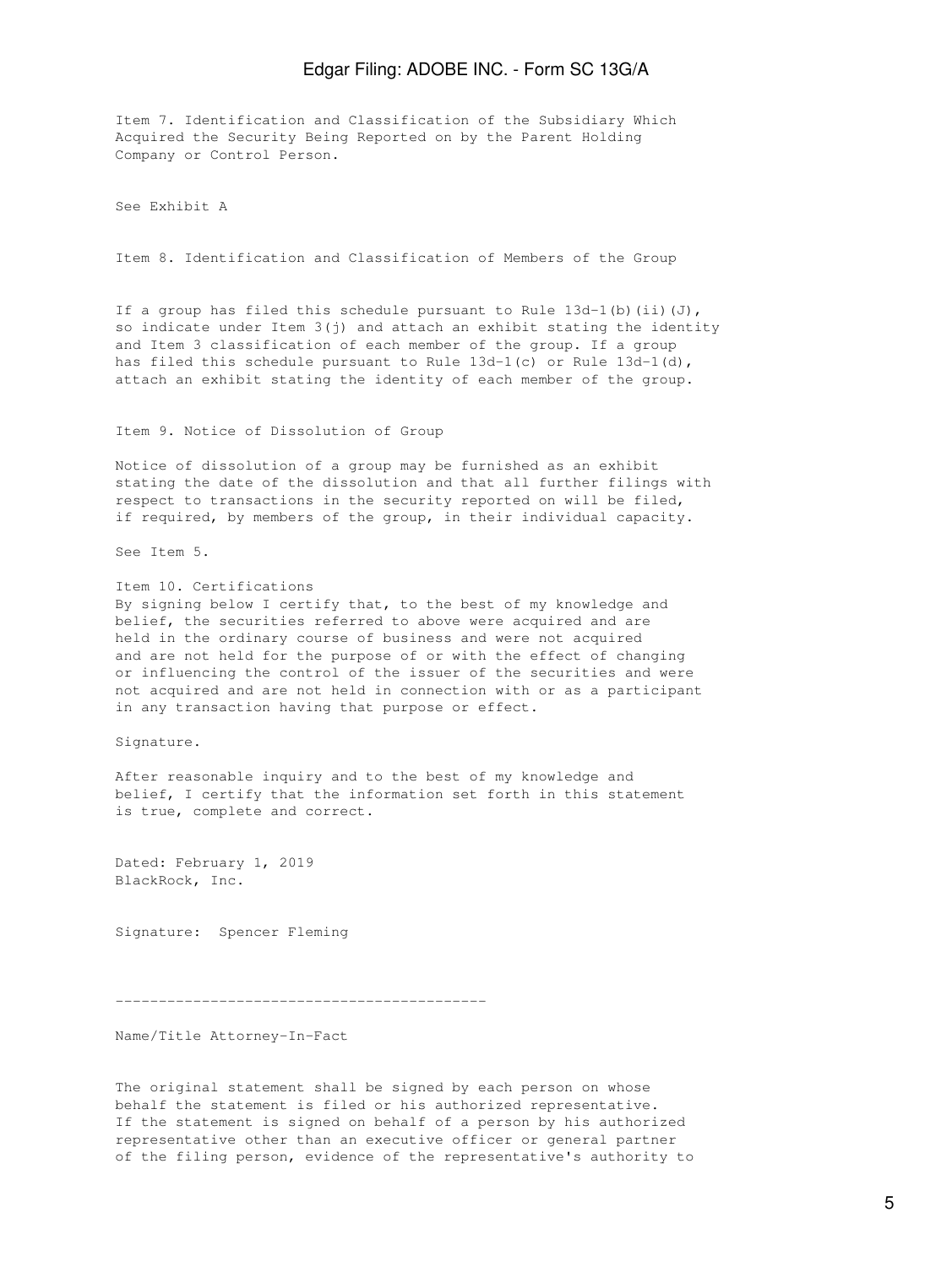sign on behalf of such person shall be filed with the statement, provided, however, that a power of attorney for this purpose which is already on file with the Commission may be incorporated by reference. The name and any title of each person who signs the statement shall be typed or printed beneath his signature.

Attention: Intentional misstatements or omissions of fact constitute Federal criminal violations (see 18 U.S.C. 1001).

Exhibit A

Subsidiary

|                     | BlackRock Life Limited                                      |
|---------------------|-------------------------------------------------------------|
|                     | BlackRock International Limited                             |
|                     | BlackRock Advisors, LLC                                     |
|                     | BlackRock (Netherlands) B.V.                                |
|                     | BlackRock Institutional Trust Company, National Association |
|                     | BlackRock Asset Management Ireland Limited                  |
|                     | BlackRock Financial Management, Inc.                        |
|                     | BlackRock Japan Co., Ltd.                                   |
|                     | BlackRock Asset Management Schweiz AG                       |
|                     | BlackRock Investment Management, LLC                        |
| FutureAdvisor, Inc. |                                                             |
|                     | BlackRock Investment Management (UK) Limited                |
|                     | BlackRock Asset Management Canada Limited                   |
|                     | BlackRock Asset Management Deutschland AG                   |
|                     | BlackRock (Luxembourg) S.A.                                 |
|                     | BlackRock Investment Management (Australia) Limited         |
|                     | BlackRock Advisors (UK) Limited                             |
|                     | BlackRock Fund Advisors                                     |
|                     | BlackRock Asset Management North Asia Limited               |
|                     | BlackRock (Singapore) Limited                               |
|                     | BlackRock Fund Managers Ltd                                 |
|                     |                                                             |

\*Entity beneficially owns 5% or greater of the outstanding shares of the security class being reported on this Schedule 13G. Exhibit B

POWER OF ATTORNEY

The undersigned, BLACKROCK, INC., a corporation duly organized under the laws of the State of Delaware, United States (the "Company"), does hereby make, constitute and appoint each of Christopher Meade, Daniel Waltcher, Una Neary, Richard Cundiff, Charles Park, Enda McMahon, Arlene Klein, Con Tzatzakis, Karen Clark, David Maryles, Daniel Ronnen, John Stelley, Daniel Riemer, Elizabeth Kogut, Maureen Gleeson, Daniel Kalish and Spencer Fleming acting severally, as its true and lawful attorneys-in-fact, for the purpose of, from time to time, executing in its name and on its behalf, whether the Company individually or as representative of others, any and all documents, is acting certificates, instruments, statements, other filings and amendments to the